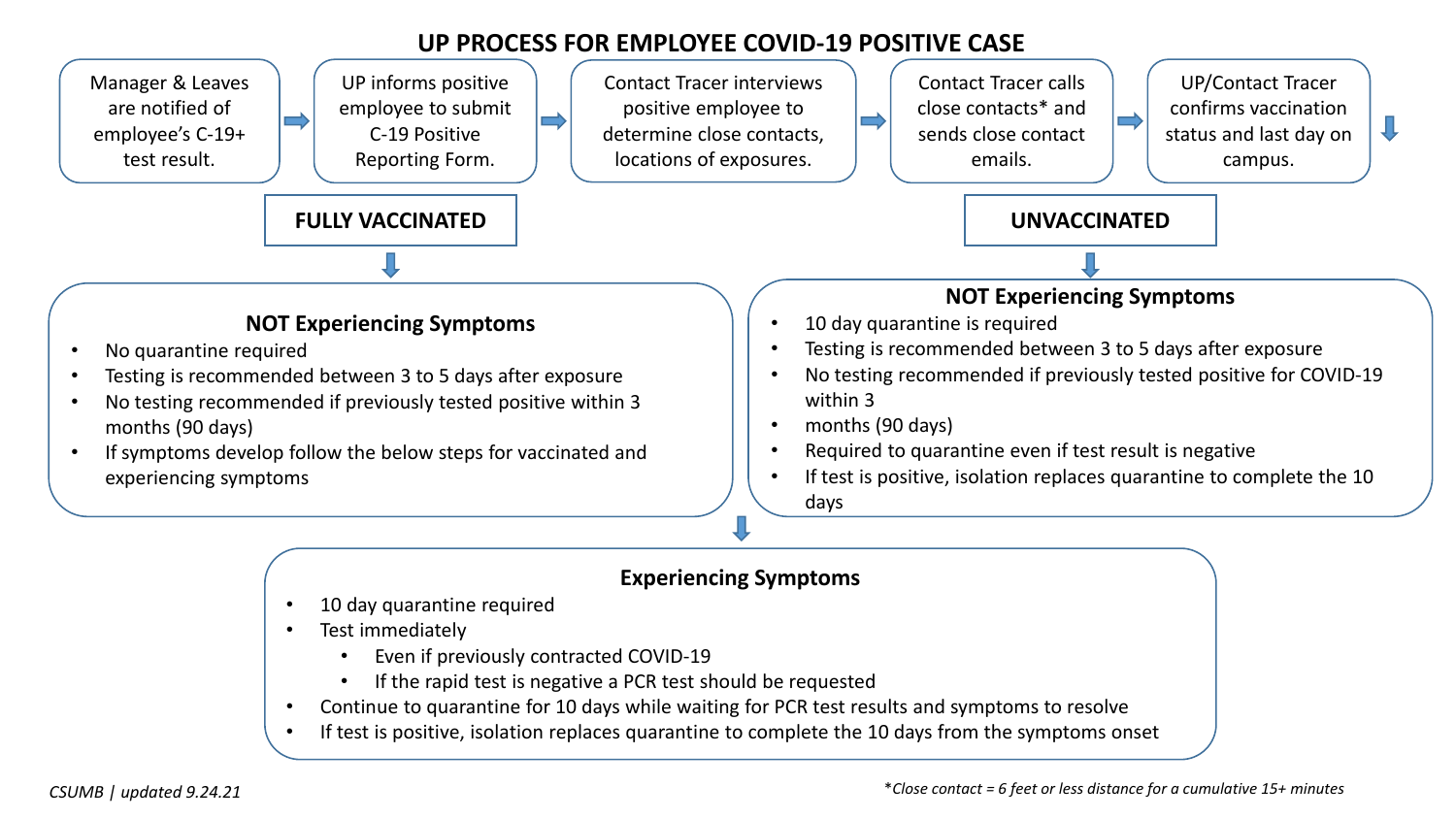# **UP PROCESS FOR EMPLOYEE & STUDENT CLOSE CONTACT TO POSITIVE CASE**



#### **NOT Experiencing Symptoms**

Employee can return to work in-person. Fully vaccinated employees do NOT need to quarantine after contact with a C-19+ person unless they have symptoms. However, fully vaccinated people should get tested 3-5 days after their exposure, even if they don't have symptoms and wear a mask indoors in public for 14 days following exposure or until their test result is negative.

#### **Experiencing Symptoms**

- Employee must remain home from work.
- Employee must quarantine when they have been in close contact with a C-19+ person until a negative test result is returned. Testing is voluntary.
- Quarantine = 10 days (following positive test date).
- UP to provide employee with applicable Leave Rights = ECRL, SB95, Sick Leave, Vacation Leave, CTO, etc.

### **NOT Experiencing Symptoms**

- Employee must remain home from work
- Employee must quarantine when they have been infected with the virus, even if they don't have symptoms.
- Quarantine = 10 days (following positive test date)
- UP to provide employee with applicable Leave Rights = ECRL, SB95, Sick Leave, Vacation Leave, CTO, etc.

#### **Experiencing Symptoms**

- Employee must remain home from work.
- Employee must quarantine when they have been in close contact with a C-19+ person. Testing is voluntary.
- Quarantine = 10 days (following positive test date).
- UP to provide employee with applicable Leave Rights = ECRL, SB95, Sick Leave, Vacation Leave, CTO, etc.